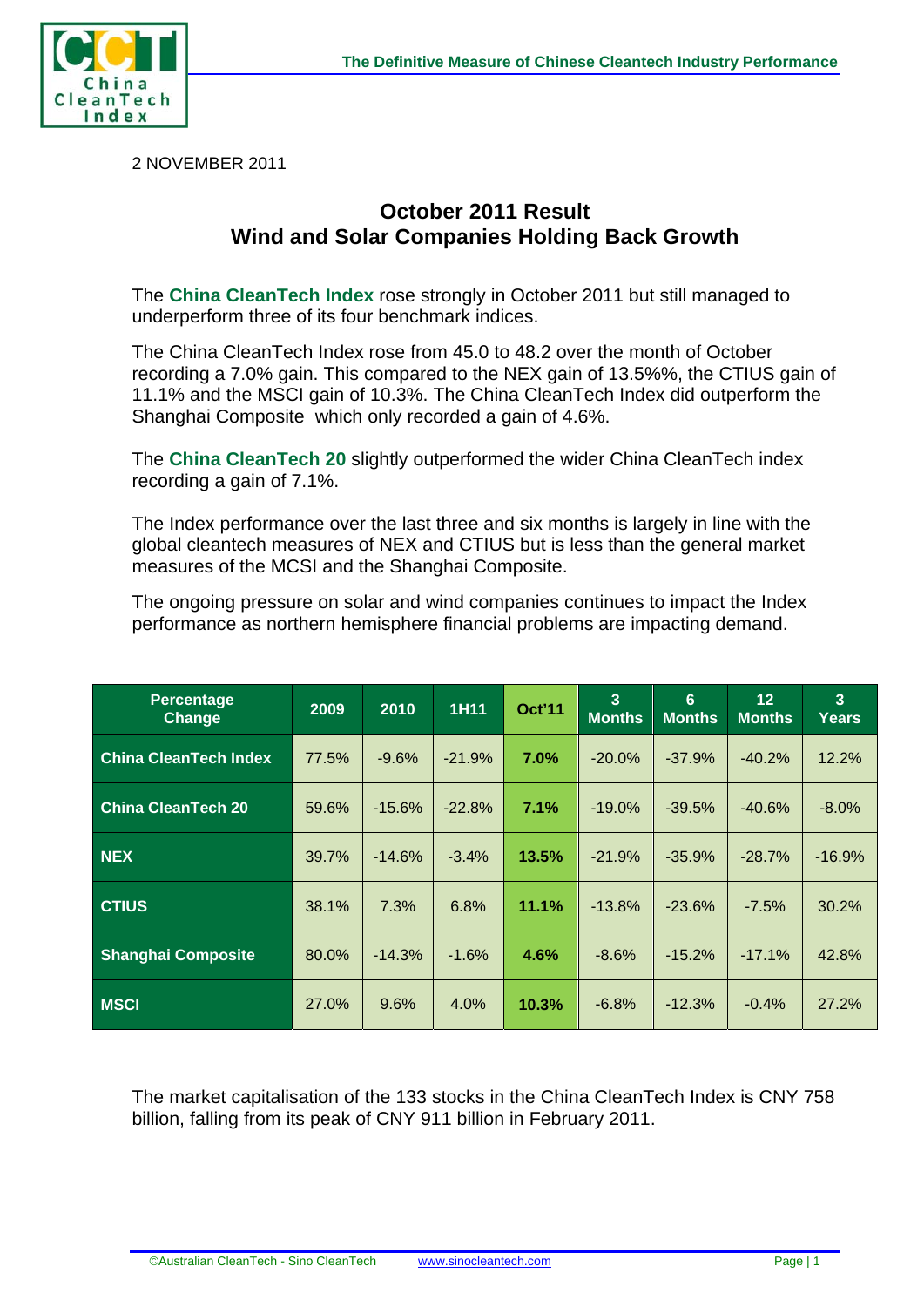

The month's performance was driven by good results from many companies with 11 companies having share price gains of greater than 30%. These were partially offset by losses from other companies with 6 companies having losses of more than 20%. These best and worst performers are shown in the table below.

| October 2011                                                                                                                                                                                                                                                                                                                                                              |                                                                                                                                                                                                                  |  |  |  |  |  |
|---------------------------------------------------------------------------------------------------------------------------------------------------------------------------------------------------------------------------------------------------------------------------------------------------------------------------------------------------------------------------|------------------------------------------------------------------------------------------------------------------------------------------------------------------------------------------------------------------|--|--|--|--|--|
| <b>Best Performers</b>                                                                                                                                                                                                                                                                                                                                                    | <b>Worst Performers</b>                                                                                                                                                                                          |  |  |  |  |  |
| <b>Share Price Gain &gt; 30%</b><br>LED International Holdings Ltd.<br>Ledman Optoelectronic Co Ltd 'A'CNY1<br>Hebei Sailhero Environmental Protection High-<br>tech Co., Ltd<br>JinkoSolar Holding Co., Ltd.<br><b>LDK Solar</b><br>ReneSola Ltd.<br>Solargiga Energy Holdings Limited<br>Trina Solar<br>Wuhan Linuo Solar Energy Group Co., Ltd.<br>Yingli Green Energy | <b>Share Price Loss &gt; 20%</b><br>China Clean Energy Inc.<br>China Sunergy<br>E-Ton Solar Tech<br>China Hydroelectric Corporation American<br><b>Depositary Share</b><br>A-Power Energy Generation Systems Ltd |  |  |  |  |  |
| Nanjing CEC Environmental Protection Co., Ltd                                                                                                                                                                                                                                                                                                                             |                                                                                                                                                                                                                  |  |  |  |  |  |

The China Cleantech Index is published each month on the Sino CleanTech website at [www.sinocleantech.com](http://www.sinocleantech.com/).

Monthly results can be emailed directly to interested parties by signing up to the distribution list at [http://www.sinocleantech.com/e/cleantech\\_index.html.](http://www.sinocleantech.com/e/cleantech_index.html)

## **FURTHER INFORMATION:**

John O'Brien Managing Director, Sino CleanTech Ph: +61 419 826 372 [john.obrien@auscleantech.com.au](mailto:john.obrien@auscleantech.com.au)

Katie Xiong Manager, Sino CleanTech Australia: +61 411 638 603 China: +86 137608 85298 [katie.xiong@auscleantech.com.au](mailto:katie.xiong@auscleantech.com.au)